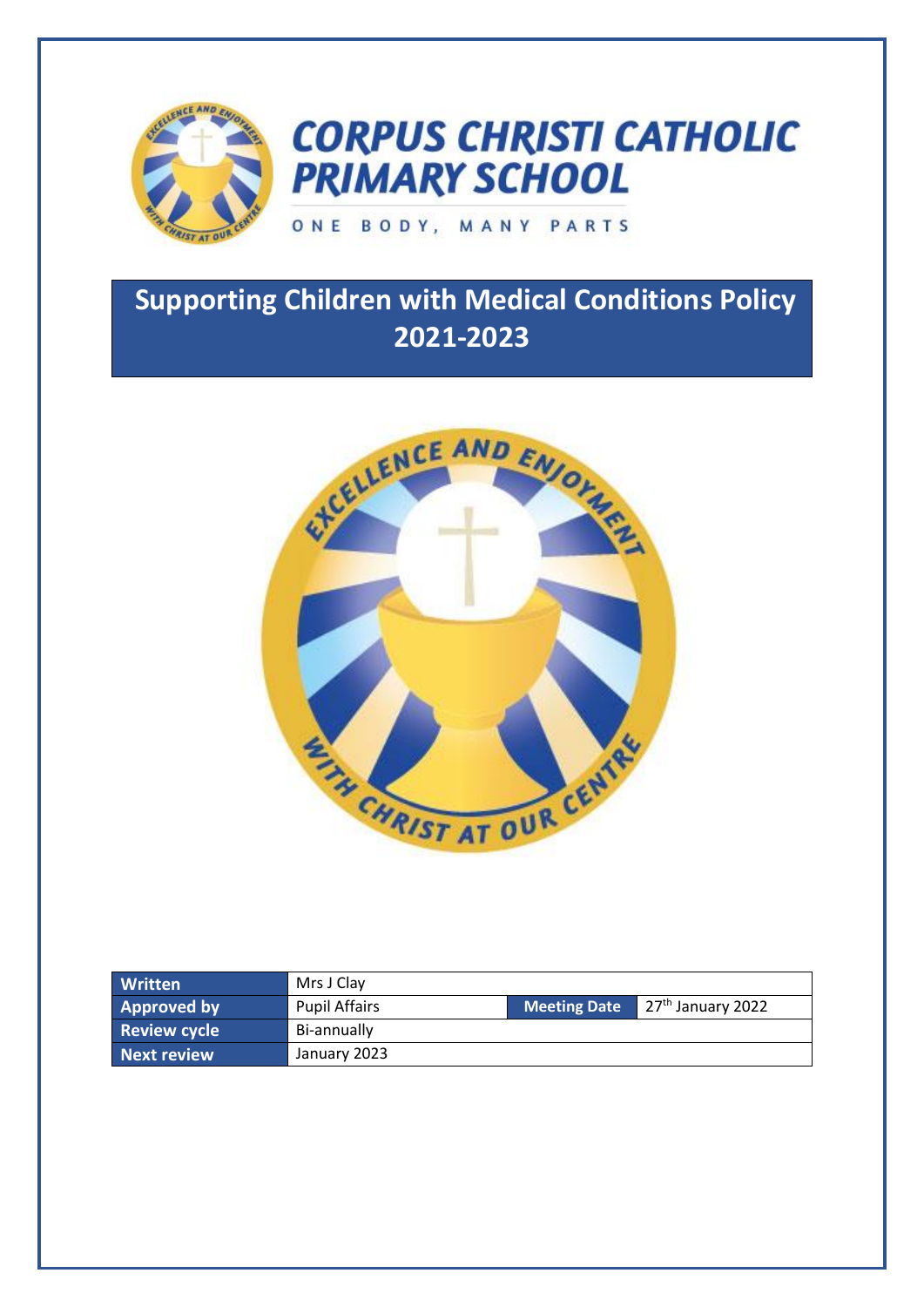# **Contents**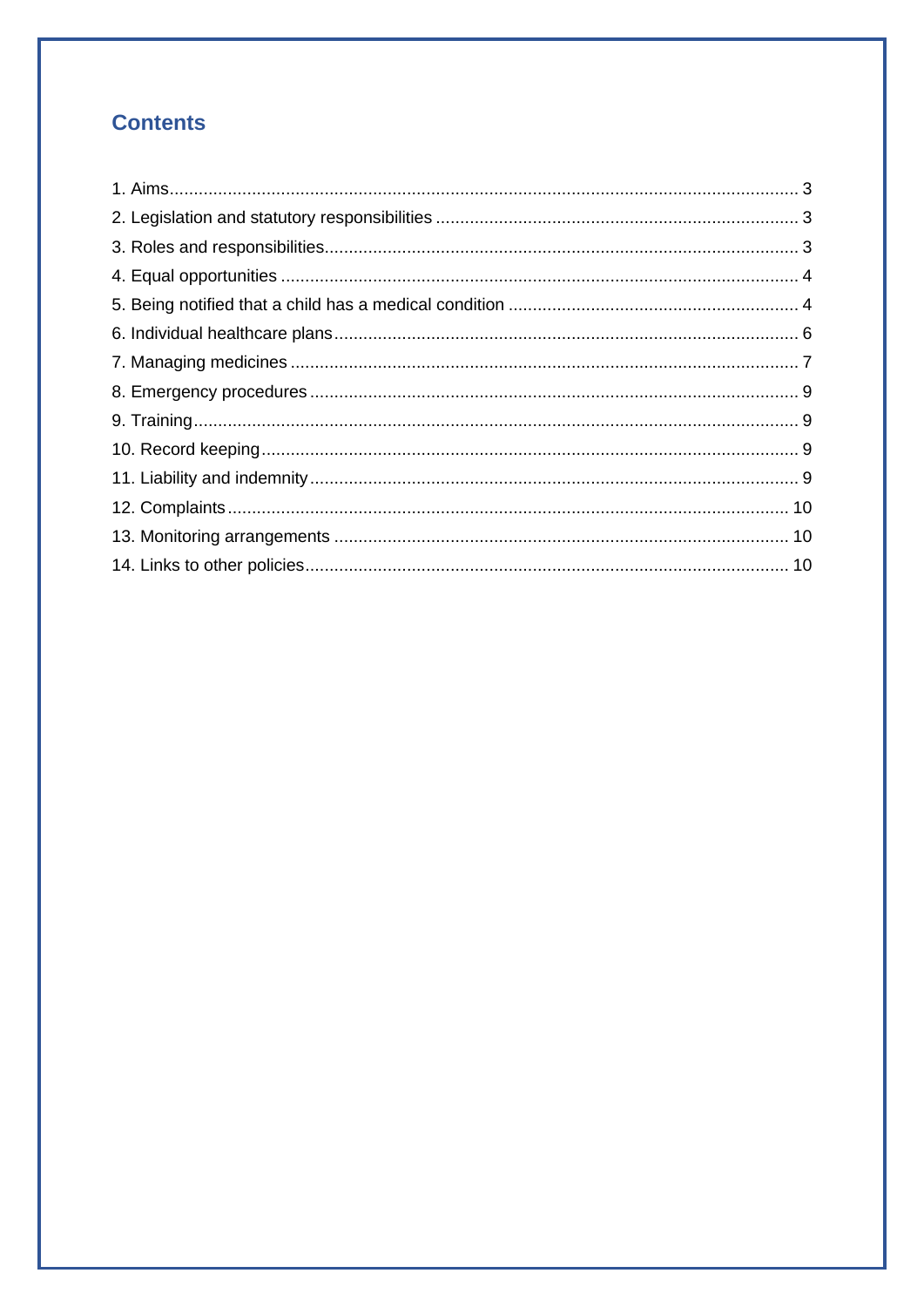## **1. Aims**

This policy aims to ensure that:

- Pupils, staff and parents understand how our school will support pupils with medical conditions
- Pupils with medical conditions are properly supported to allow them to access the same education as other pupils, including school trips and sporting activities

The governing board will implement this policy by:

- Making sure sufficient staff are suitably trained
- Making staff aware of pupil's condition, where appropriate
- Making sure there are cover arrangements to ensure someone is always available to support pupils with medical conditions
- Providing supply teachers with appropriate information about the policy and relevant pupils
- Developing and monitoring individual healthcare plans (IHPs)

**The named person with responsibility for implementing this policy is Mrs. Clay (SENDCo).**

### **2. Legislation and statutory responsibilities**

This policy meets the requirements under [Section 100 of the Children and Families Act 2014,](http://www.legislation.gov.uk/ukpga/2014/6/part/5/crossheading/pupils-with-medical-conditions) which places a duty on governing boards to make arrangements for supporting pupils at their school with medical conditions.

It is also based on the Department for Education's statutory guidance: [Supporting pupils at school](https://www.gov.uk/government/uploads/system/uploads/attachment_data/file/484418/supporting-pupils-at-school-with-medical-conditions.pdf)  [with medical conditions.](https://www.gov.uk/government/uploads/system/uploads/attachment_data/file/484418/supporting-pupils-at-school-with-medical-conditions.pdf)

### **3. Roles and responsibilities**

#### **3.1 The governing body**

The governing body has ultimate responsibility to make arrangements to support pupils with medical conditions. The governing board will ensure that sufficient staff have received suitable training and are competent before they are responsible for supporting children with medical conditions.

#### **3.2 The headteacher**

The headteacher will:

- Make sure all staff are aware of this policy and understand their role in its implementation
- Ensure that there is a sufficient number of trained staff available to implement this policy and deliver against all individual healthcare plans (IHPs), including in contingency and emergency situations
- Take overall responsibility for the development of IHPs
- Make sure that school staff are appropriately insured and aware that they are insured to support pupils in this way
- Contact the school nursing service in the case of any pupil who has a medical condition that may require support at school, but who has not yet been brought to the attention of the school nurse
- Ensure that systems are in place for obtaining information about a child's medical needs and that this information is kept up to date

#### **3.3 Staff**

Supporting pupils with medical conditions during school hours is not the sole responsibility of one person. Any member of staff may be asked to provide support to pupils with medical conditions, although they will not be required to do so. This includes the administration of medicines.

Those staff who take on the responsibility to support pupils with medical conditions will receive sufficient and suitable training and will achieve the necessary level of competency before doing so.

Teachers will take into account the needs of pupils with medical conditions that they teach. All staff will know what to do and respond accordingly when they become aware that a pupil with a medical condition needs help.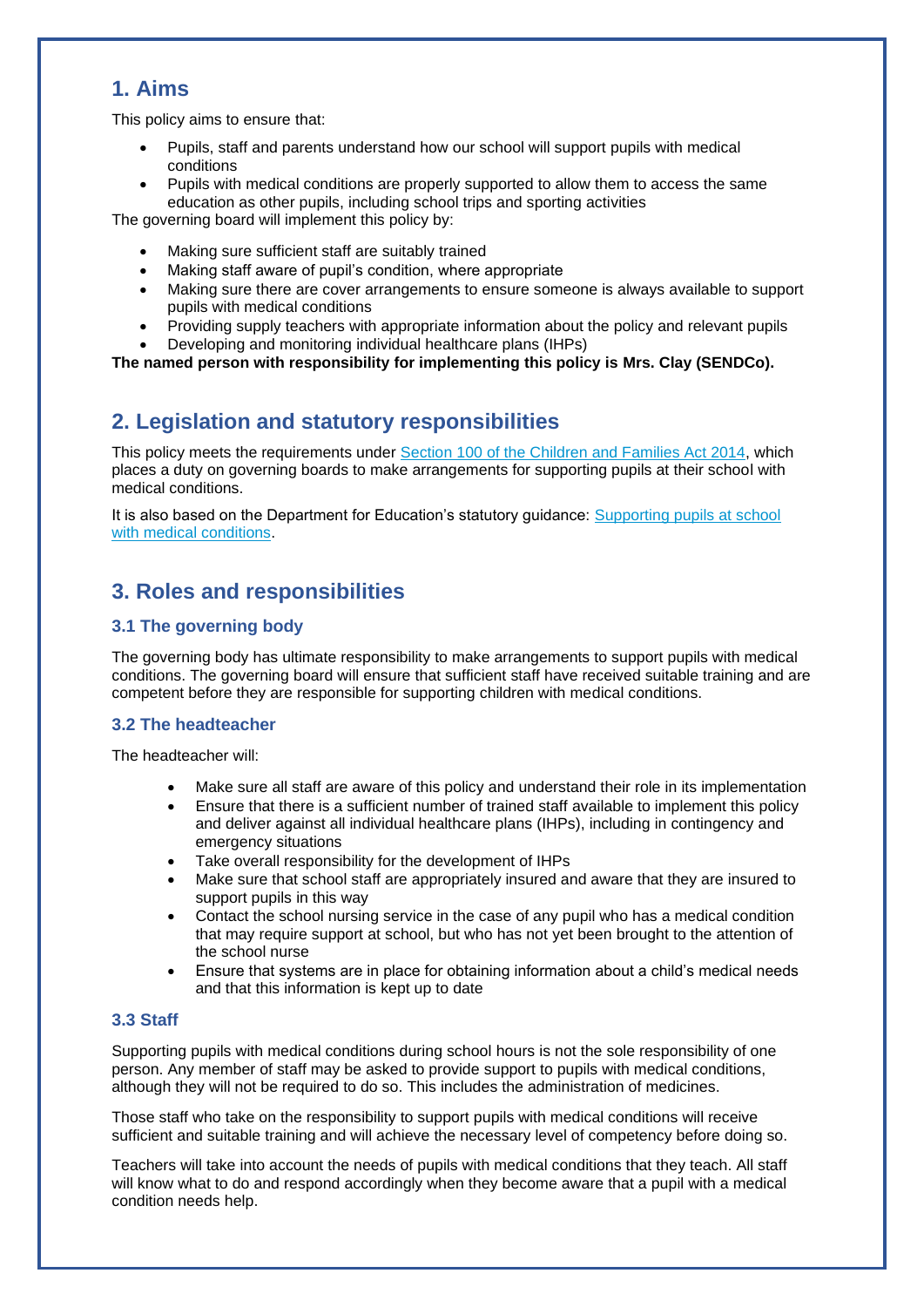#### **3.4 Parents**

Parents will:

- Provide the school with sufficient and up-to-date information about their child's medical needs
- Be involved in the development and review of their child's IHP and may be involved in its drafting
- Carry out any action they have agreed to as part of the implementation of the IHP e.g., provide medicines and equipment

#### **3.5 Pupils**

Pupils with medical conditions will often be best placed to provide information about how their condition affects them. Pupils should be fully involved in discussions about their medical support needs and contribute as much as possible to the development of their IHPs. They are also expected to comply with their IHPs.

#### **3.6 School nurses and other healthcare professionals**

Medical needs are established by healthcare professionals. Once a need has been established parents/carers must share this information with school and we ask that parents/carers give their consent for healthcare professionals to share information and reports with us directly. If school has medical concerns about a child we will discuss this with the parents and support them in the appropriate course of action.

School will follow the advice of healthcare professionals in terms of provision and support. We will ensure that appropriate training is planned and delivered to individuals and groups of staff who will have responsibility for supporting a child with medical needs. The headteacher and SENDCO will ensure that sufficient numbers of staff receive training and that there are contingency plans in place for staff absence.

### **4. Equal opportunities**

Our school is clear about the need to actively support pupils with medical conditions to participate in school trips and visits, or in sporting activities, and not prevent them from doing so.

The school will consider what reasonable adjustments need to be made to enable these pupils to participate fully and safely on school trips, visits and sporting activities.

Risk assessments will be carried out so that planning arrangements take account of any steps needed to ensure that pupils with medical conditions are included. In doing so, pupils, their parents and any relevant healthcare professionals will be consulted.

### **5. Being notified that a child has a medical condition**

When the school is notified that a pupil has a medical condition, the process outlined below will be followed to decide whether the pupil requires an IHP.

The school will make every effort to ensure that arrangements are put into place within 2 weeks, or by the beginning of the relevant term for pupils who are new to our school.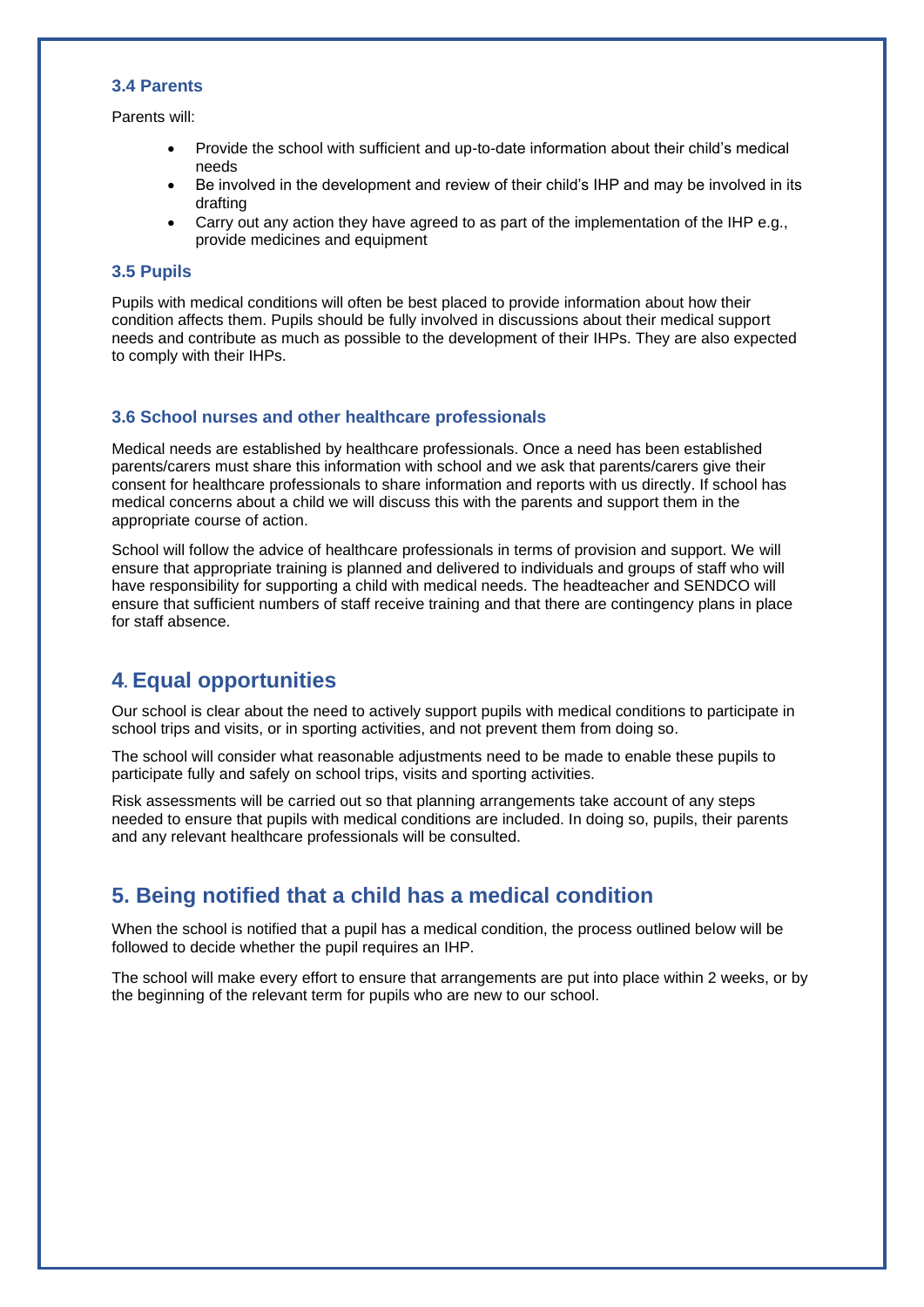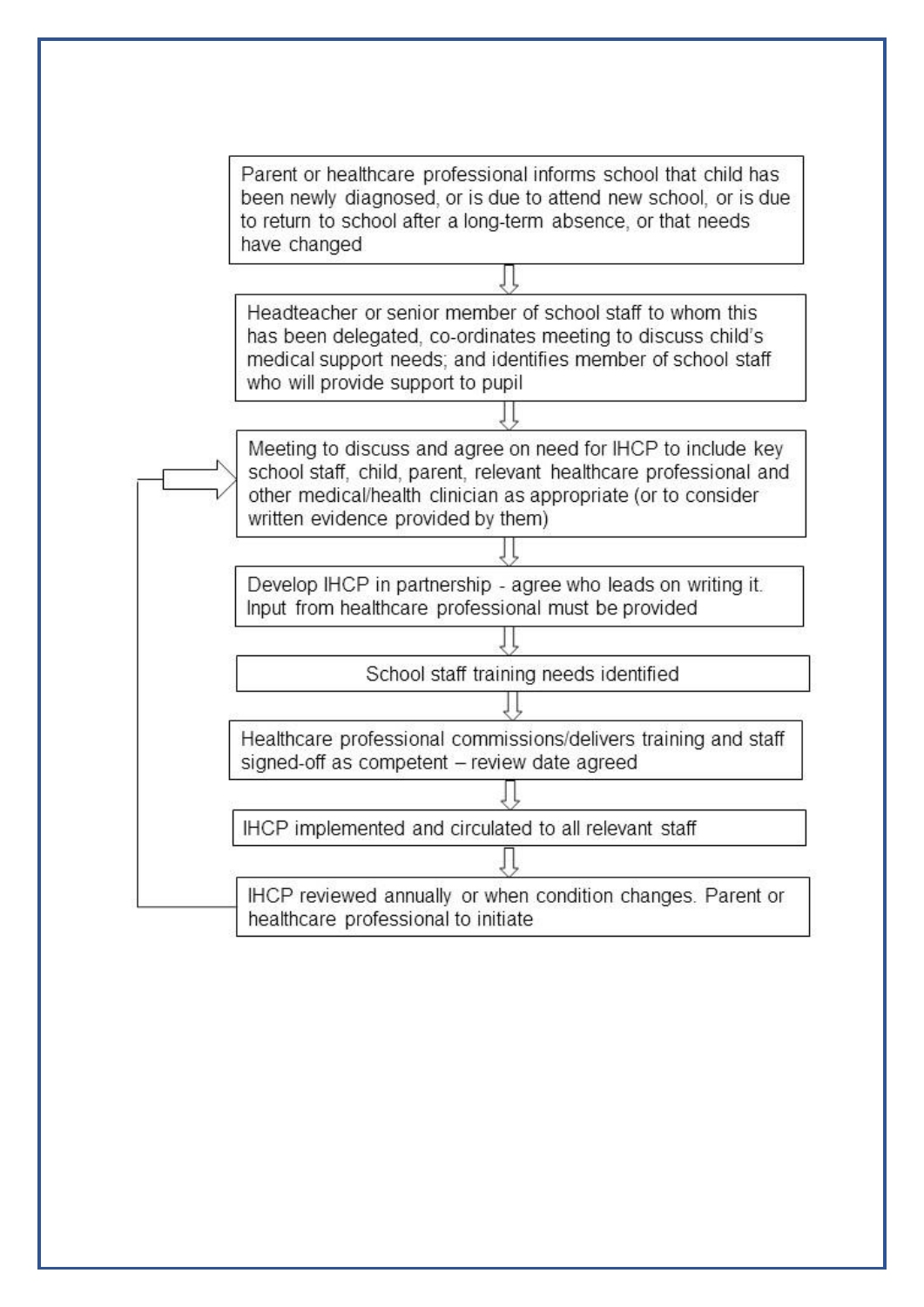

# **6. Individual healthcare plans**

The headteacher has overall responsibility for the development of IHPs for pupils with medical conditions. This has been delegated to Mrs. Clay (SENDCo).

Plans will be reviewed at least annually, or earlier if there is evidence that the pupil's needs have changed.

Plans will be developed with the pupil's best interests in mind and will set out:

- What needs to be done
- When
- By whom

Pupils with identified medical needs will have an IHP (Individual Healthcare Plan) if required. These plans are usually for longer term, more complex cases where emergency intervention could be likely. The plan will outline the pupil's medical needs, emergency procedures, medication information and contact details. Plans will be drawn up in partnership with the school, parents and relevant healthcare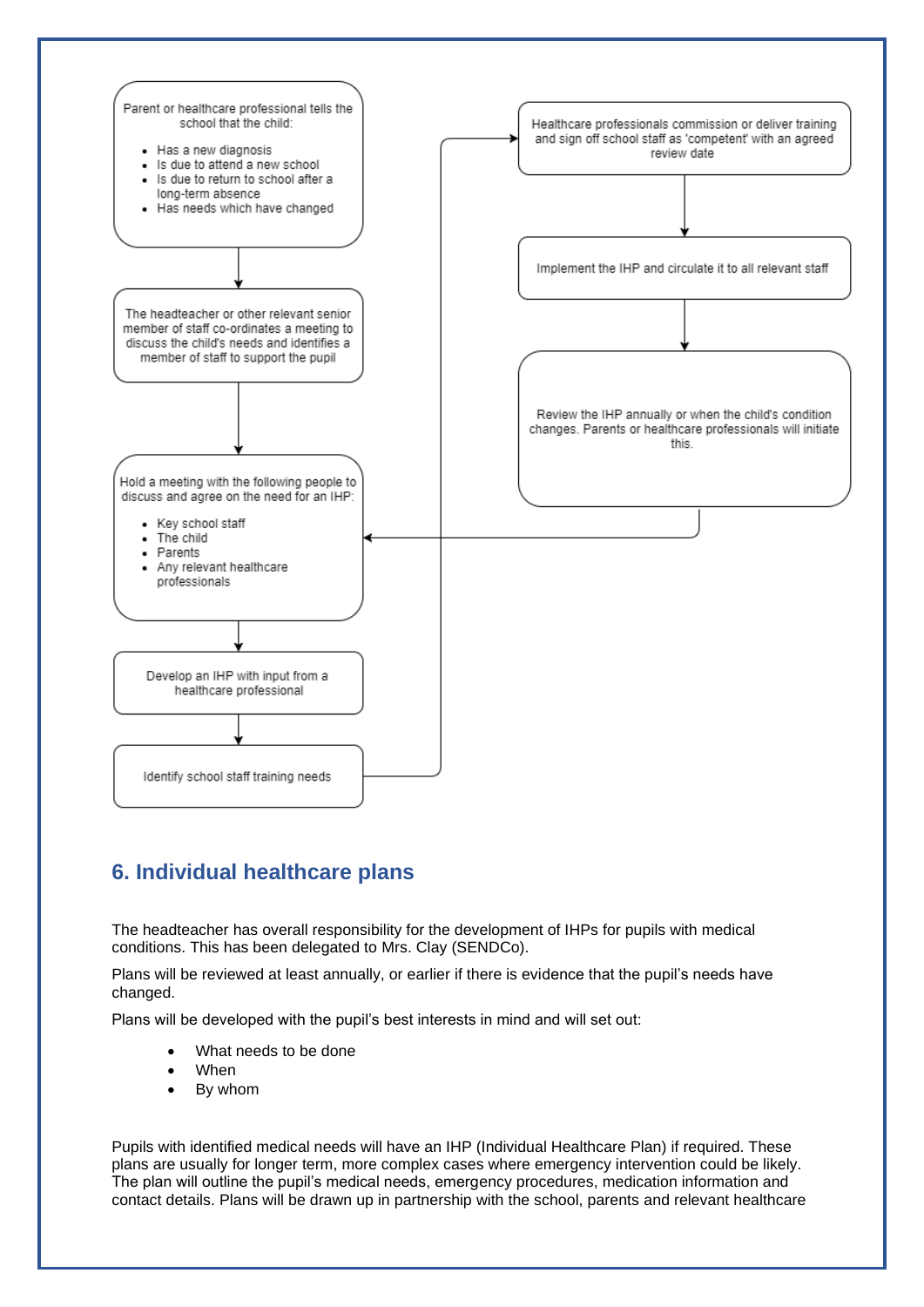professionals such as the school nurse, specialist or pediatrician, who can best advise on the pupil's specific needs and shared with relevant staff. The pupil will be involved wherever appropriate. In the case of pupils with allergies, this information will be shared with the school kitchen. Children with food allergies in EYFS and KS1 wear allergy alert badges at lunch time. Pupils with anaphylaxis which requires an epi pen will carry an information card outlining their condition and medication. The SENDCo and class teachers ensure that children have the appropriate medication in school and that plans are adhered to by all staff. Not all pupils with medical needs will require an IHP; it will be agreed with a healthcare professional and the parents when an IHP would be inappropriate or disproportionate. This will be based on evidence. If there is not a consensus, the headteacher will make the final decision.

IHPs will be linked to, or become part of, any Education, Health and Care (EHC) plan. If a pupil has SEN but does not have an EHC plan, the SEN will be mentioned in the IHP.

The level of detail in the plan will depend on the complexity of the pupil's condition and how much support is needed. The governing board and headteacher and named persons with responsibility for developing IHPs, will consider the following when deciding what information to record on IHPs:

- The medical condition, its triggers, signs, symptoms and treatments
- The pupil's resulting needs, including medication (dose, side effects and storage) and other treatments, time, facilities, equipment, testing, access to food and drink where this is used to manage their condition, dietary requirements and environmental issues, e.g., crowded corridors, travel time between lessons
- Specific support for the pupil's educational, social and emotional needs. For example, how absences will be managed, requirements for extra time to complete exams, use of rest periods or additional support in catching up with lessons, counselling sessions
- The level of support needed, including in emergencies. If a pupil is self-managing their medication, this will be clearly stated with appropriate arrangements for monitoring
- Who will provide this support, their training needs, expectations of their role and confirmation of proficiency to provide support for the pupil's medical condition from a healthcare professional, and cover arrangements for when they are unavailable
- Who in the school needs to be aware of the pupil's condition and the support required
- Arrangements for written permission from parents and the headteacher for medication to be administered by a member of staff, or self-administered by the pupil during school hours
- Separate arrangements or procedures required for school trips or other school activities outside of the normal school timetable that will ensure the pupil can participate, e.g., risk assessments
- Where confidentiality issues are raised by the parent/pupil, the designated individuals to be entrusted with information about the pupil's condition
- What to do in an emergency, including who to contact, and contingency arrangements

Pupils with medical needs will be fully supported through transitions both within school (class to class) and when they move to another school (end of KS2 or mid-year transfer). This will involve sharing current provision and support in place and the names of relevant professionals and agencies.

# **7. Managing medicines**

Prescription medicines will only be administered at school:

- When it would be detrimental to the pupil's health or school attendance not to do so
- When it is prescribed four times per day **and**
- Where we have parents' written consent

#### **The only exception to this is where the medicine has been prescribed to the pupil without the knowledge of the parents.**

Pupils under 16 will not be given medicine containing aspirin unless prescribed by a doctor.

Anyone giving a pupil any medication (for example, for pain relief) will first check maximum dosages and when the previous dosage was taken. Parents will always be informed.

The school will only accept prescribed medicines that are: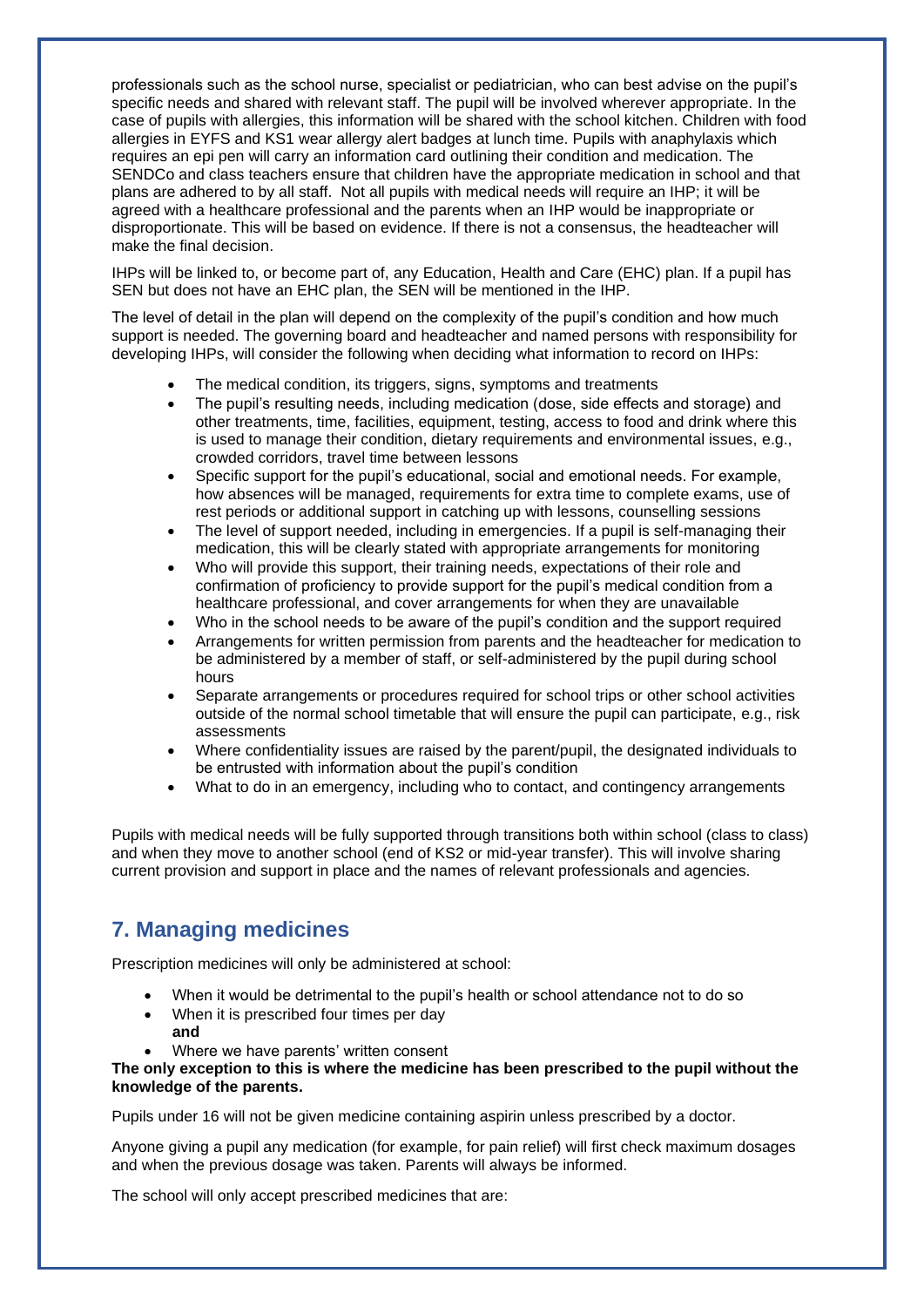- In-date
- Labelled
- Provided in the original container, as dispensed by the pharmacist, and include instructions for administration, dosage and storage

**The school will accept insulin that is inside an insulin pen or pump rather than its original container, but it must be in date.** 

**All medicines will be stored safely. Pupils will be informed about where their medicines are at all times and be able to access them immediately. Medicines and devices such as asthma inhalers, blood glucose testing meters and adrenaline pens will always be readily available to pupils and not locked away.** 

Medicines will be returned to parents to arrange for safe disposal when no longer required.

#### **7.1 Controlled drugs**

[Controlled drugs](http://www.nhs.uk/chq/Pages/1391.aspx?CategoryID=73) are prescription medicines that are controlled under the [Misuse of Drugs](http://www.legislation.gov.uk/uksi/2001/3998/schedule/1/made)  [Regulations 2001](http://www.legislation.gov.uk/uksi/2001/3998/schedule/1/made) and subsequent amendments, such as morphine or methadone.

A pupil who has been prescribed a controlled drug may have it in their possession if they are competent to do so, but they must not pass it to another pupil to use. All other controlled drugs are kept in a secure cupboard in the school office and only named staff have access.

Controlled drugs will be easily accessible in an emergency and a record of any doses used and the amount held will be kept.

#### **7.2 Pupils managing their own needs**

Pupils who are competent will be encouraged to take responsibility for managing their own medicines and procedures. This will be discussed with parents and it will be reflected in their IHPs.

Pupils will be allowed to carry their own medicines and relevant devices wherever possible. Staff will not force a pupil to take a medicine or carry out a necessary procedure if they refuse but will follow the procedure agreed in the IHP and inform parents so that an alternative option can be considered, if necessary.

#### **7.3 Unacceptable practice**

School staff should use their discretion and judge each case individually with reference to the pupil's IHP, but it is generally not acceptable to:

- Prevent pupils from easily accessing their inhalers and medication, and administering their medication when and where necessary
- Assume that every pupil with the same condition requires the same treatment
- lanore the views of the pupil or their parents
- Ignore medical evidence or opinion (although this may be challenged)
- Send children with medical conditions home frequently for reasons associated with their medical condition or prevent them from staying for normal school activities, including lunch, unless this is specified in their IHPs
- If the pupil becomes ill, send them to the school office or medical room unaccompanied or with someone unsuitable
- Penalise pupils for their attendance record if their absences are related to their medical condition, e.g., hospital appointments
- Prevent pupils from drinking, eating or taking toilet or other breaks whenever they need to in order to manage their medical condition effectively
- Require parents, or otherwise make them feel obliged, to attend school to administer medication or provide medical support to their pupil, including with toileting issues. No parent should have to give up working because the school is failing to support their child's medical needs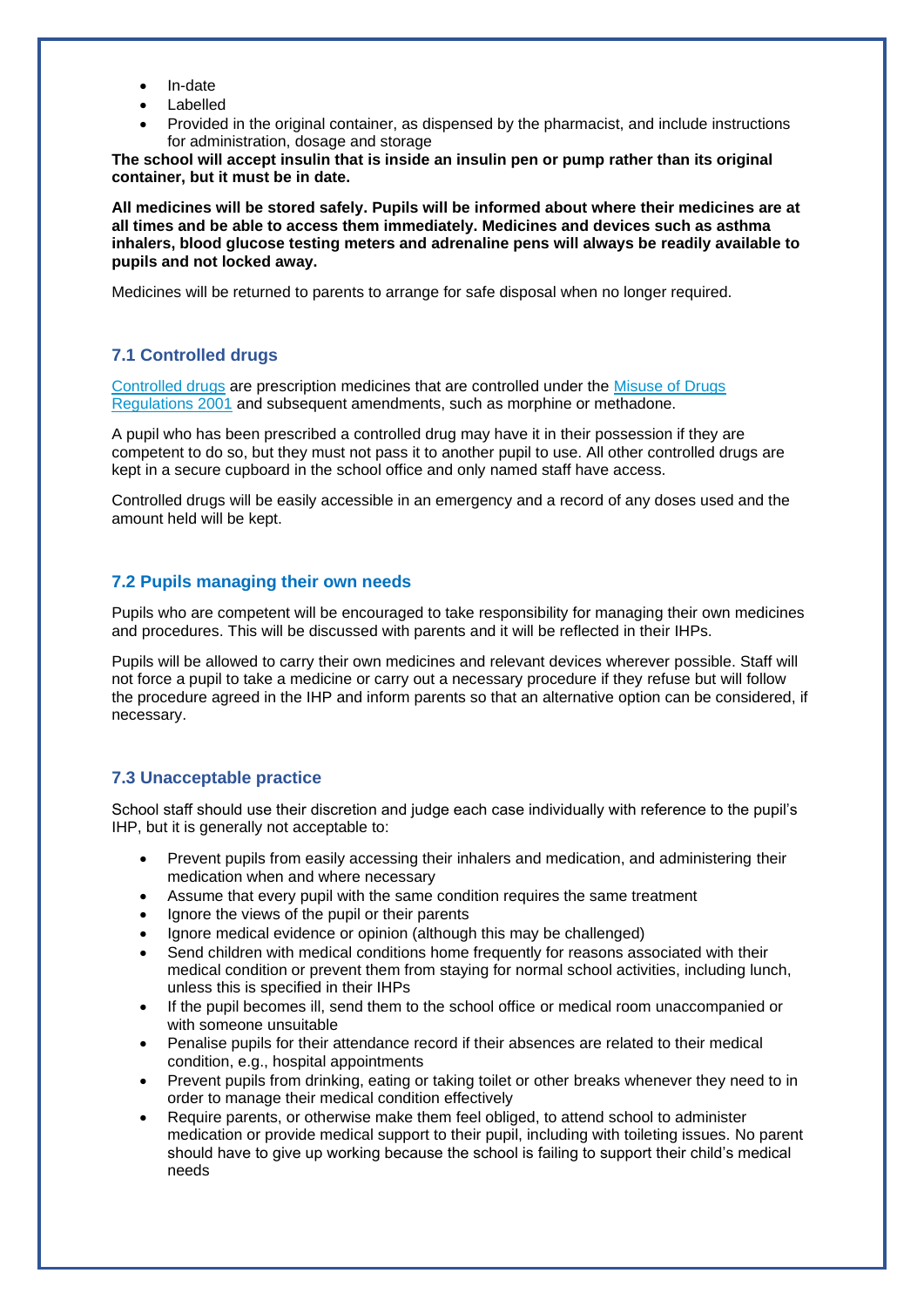- Prevent pupils from participating, or create unnecessary barriers to pupils participating in any aspect of school life, including school trips, e.g., by requiring parents to accompany their child
- Administer, or ask pupils to administer, medicine in school toilets

### **8. Emergency procedures**

Staff will follow the school's normal emergency procedures (for example, calling 999). All pupils' IHPs will clearly set out what constitutes an emergency and will explain what to do.

If a pupil needs to be taken to hospital, staff will stay with the pupil until the parent arrives or accompany the pupil to hospital by ambulance.

### **9. Training**

Staff who are responsible for supporting pupils with medical needs will receive suitable and sufficient training to do so.

The training will be identified during the development or review of IHPs. Staff who provide support to pupils with medical conditions will be included in meetings where this is discussed.

The relevant healthcare professionals will lead on identifying the type and level of training required and will agree this with Mrs. Clay (SENDCo). Training will be kept up to date.

Training will:

Be sufficient to ensure that staff are competent and have confidence in their ability to support the pupils

Fulfil the requirements in the IHPs

Help staff to have an understanding of the specific medical conditions they are being asked to deal with, their implications and preventative measures

Healthcare professionals will provide confirmation of the proficiency of staff in a medical procedure, or in providing medication.

All staff will receive training so that they are aware of this policy and understand their role in implementing it, for example, with preventative and emergency measures so they can recognise and act quickly when a problem occurs. This will be provided for new staff during their induction.

### **10. Record keeping**

The governing board will ensure that written records are kept of all medicine administered to pupils. Parents will be informed if their pupil has been unwell at school.

IHPs are kept in a readily accessible place (staff room) which all staff are aware of and shared with any new staff in school including supply teachers and lunch time staff.

### **11. Liability and indemnity**

The governing board will ensure that the appropriate level of insurance is in place and appropriately reflects the school's level of risk.

The details of the school's insurance policy are:

Zurich Municipal, PO Box 568, 1 East Parade, Leeds, LS1 2UA covered for employers liability and public liability.

Zurich insurers will provide an indemnity to persons carrying out such activities if it arises out of their employment with the school/council, however they should have received all necessary training to carry out the activity – including any refresher courses (all of which should be clearly documented).

A claim arising out of this would generally fall within the Public Liability Insurance held by the council

There is, however, no cover for diagnosis of medical conditions - this is not a function of the local authority.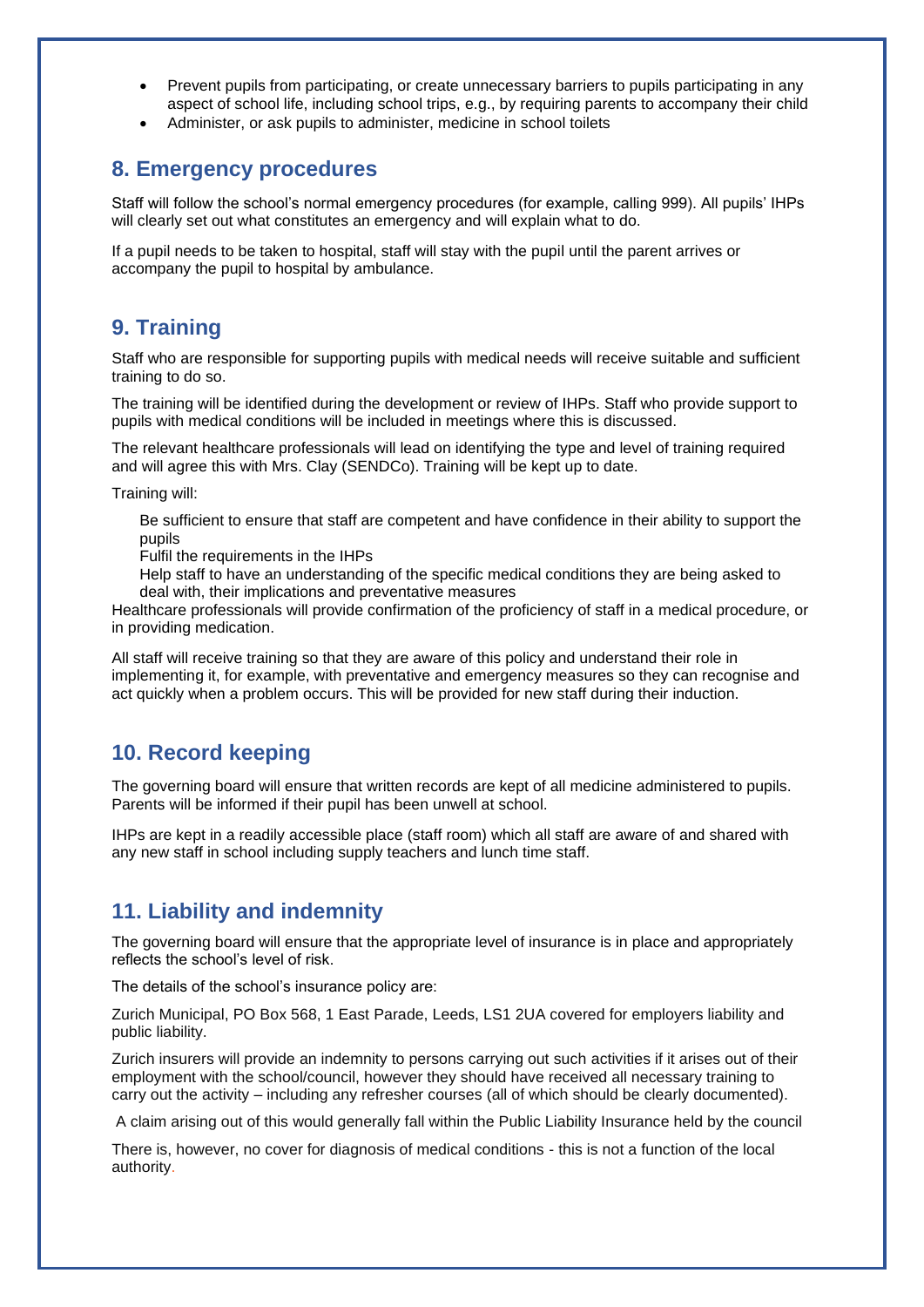# **12. Complaints**

Parents with a complaint about their child's medical condition should discuss these directly with Mrs. Clay the SENDCo/ Mrs. Walsh the Headteacher in the first instance. If they cannot resolve the matter, they will direct parents to the school's complaints procedure.

### **13. Monitoring arrangements**

This policy will be reviewed and approved by the governing board every two years.

# **14. Links to other policies**

This policy links to the following policies:

- Accessibility plan
- Complaints
- Equality information and objectives
- First aid
- Health and safety
- Safeguarding
- Special educational needs information report and policy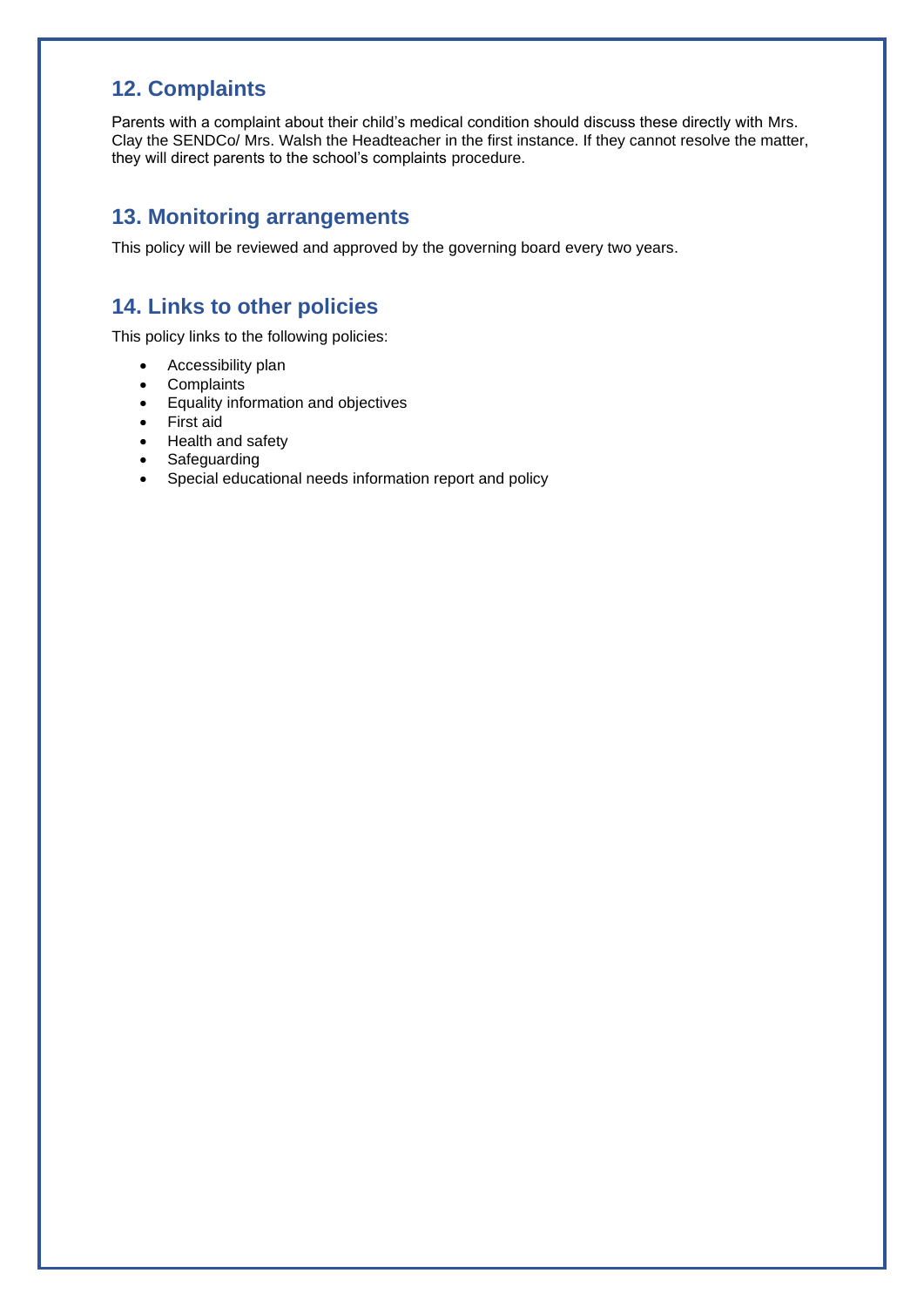# **Appendix 1**

# **Statutory guidance**

# **Supporting pupils with medical conditions: links to other useful resources Updated 16 August 2017**

[https://www.gov.uk/government/publications/supporting-pupils-at-school-with-medical-conditions--](https://www.gov.uk/government/publications/supporting-pupils-at-school-with-medical-conditions--3/supporting-pupils-with-medical-conditions-links-to-other-useful-resources--2) [3/supporting-pupils-with-medical-conditions-links-to-other-useful-resources--2](https://www.gov.uk/government/publications/supporting-pupils-at-school-with-medical-conditions--3/supporting-pupils-with-medical-conditions-links-to-other-useful-resources--2)

## **1. Departmental guidance and advice**

- Special [educational](https://www.gov.uk/government/publications/send-code-of-practice-0-to-25) needs and disability code of practice 0 to 25
- The early years [foundation](https://www.gov.uk/government/publications/early-years-foundation-stage-framework--2) stage sets out specific requirements on early years settings in managing medicines for children under 5 years of age
- Working together to [safeguard](https://www.gov.uk/government/publications/working-together-to-safeguard-children) children statutory guidance on inter-agency working
- [Safeguarding](https://www.gov.uk/government/publications/keeping-children-safe-in-education) children: keeping children safe in education statutory guidance for schools and colleges
- Ensuring a good [education](https://www.gov.uk/government/publications/education-for-children-with-health-needs-who-cannot-attend-school) for children who cannot attend school because of health needs statutory guidance for local authorities
- Drug advice for [schools](https://www.gov.uk/government/publications/drugs-advice-for-schools) published by DfE/Association of Chief Police Officers, this document provides advice on controlled drugs
- Home to school [transport](https://www.gov.uk/government/publications/home-to-school-travel-and-transport) statutory guidance for local authorities
- [Equality](https://www.gov.uk/government/publications/equality-act-2010-advice-for-schools) Act 2010: advice for schools to help schools understand how the Act affects them
- School [Admissions](https://www.gov.uk/government/publications/school-admissions-code) Code 2012 statutory guidance that schools must follow when carrying out duties relating to school admissions
- [Health](https://www.gov.uk/government/publications/health-and-safety-advice-for-schools) and safety advice for schools covering activities that take place on or off school premises, including school trips
- [Alternative](https://www.gov.uk/government/publications/alternative-provision) provision statutory guidance for local authorities and headteachers and governing bodies of all educational settings providing alternative provision
- [First](https://www.gov.uk/government/publications/first-aid-in-schools) aid departmental advice on first aid provision in schools
- Automated external [defibrillators](https://www.gov.uk/government/publications/automated-external-defibrillators-aeds-in-schools) (AEDs) how schools can buy, install and maintain an automated external defibrillator
- School [exclusion](https://www.gov.uk/government/publications/school-exclusion) statutory guidance for maintained schools, academies and pupil referral units (PRUs)
- School [premises](https://www.gov.uk/government/publications/standards-for-school-premises) departmental advice to help schools and local authorities understand their obligations in relation to the School Premises Regulations 2012
- Mental health and [behaviour](https://www.gov.uk/government/publications/mental-health-and-behaviour-in-schools--2) in schools departmental advice to help schools identify and support those pupils whose behaviour suggests they may have unmet mental health needs

### **2. Associated resources and organisations - wider government**

- NHS [Choices](http://www.nhs.uk/Pages/HomePage.aspx) provides an A to Z of health conditions and medicines
- Managing children with health care needs: delegation of clinical [procedures,](http://bureau-query.funnelback.co.uk/search/search.cgi?query=Managing+children+with+health+care+needs+delegation+of+clinical+procedures+&collection=rcn-meta§ion=) training and [accountability](http://bureau-query.funnelback.co.uk/search/search.cgi?query=Managing+children+with+health+care+needs+delegation+of+clinical+procedures+&collection=rcn-meta§ion=) issues - published by the Royal College of Nursing in 2008, this document highlights the clinical procedures which could be safely taught and delegated to unregistered health and nonhealth qualified staff
- Getting it right for [children,](https://www.gov.uk/government/publications/getting-it-right-for-children-young-people-and-families) young people and families provides information on the Department of Health vision for the role of the school nurse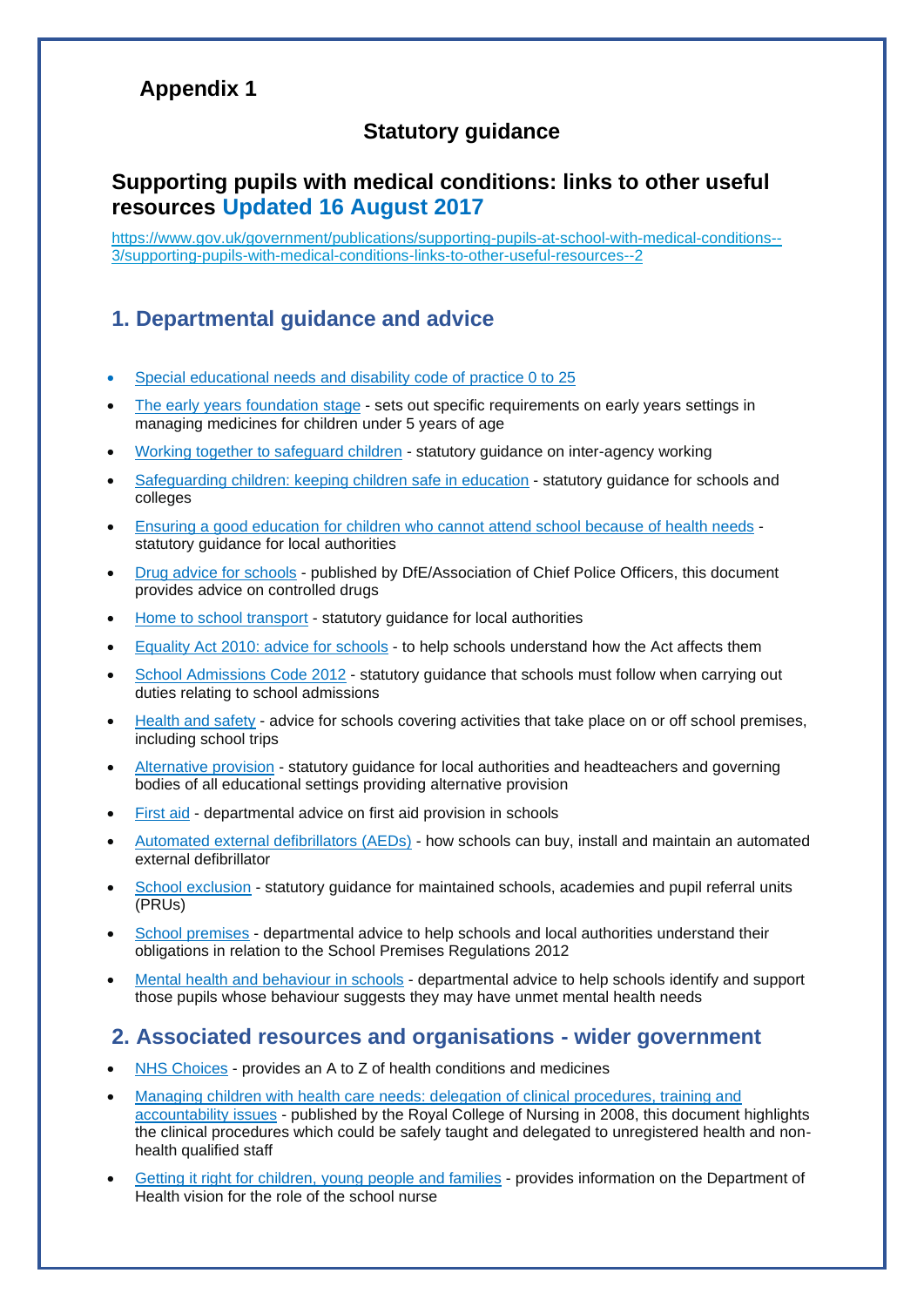- The NHS Information Prescription Service part of NHS Choices, this service provides [personalised information on health conditio](http://www.nhs.uk/ipg/Pages/AboutThisService.aspx)ns that parents may wish to share with schools
- Health and Safety [Executive](http://www.hse.gov.uk/services/education/) this website covers schools (state-funded and independent), further education establishments and higher education institutions.
- School trips and outdoor learning [activities:](http://www.hse.gov.uk/services/education/school-trips.htm) dealing with the health and safety myths- provides information for managers and staff in local authorities and schools
- Standards for medicines [management](http://www.nmc-uk.org/Publications/Standards/) (2010) produced by the Nursing and Midwifery Council this document sets standards for nurses, including over delegation of the administration of medicinal products
- Healthy child [programme](https://www.gov.uk/government/publications/healthy-child-programme-pregnancy-and-the-first-5-years-of-life) 5 to 19 this good practice guidance sets out the recommended framework of universal and progressive services for children and young people to promote health and wellbeing
- Directors of children's services: roles and [responsibilities](https://www.gov.uk/government/publications/directors-of-childrens-services-roles-and-responsibilities) statutory guidance for local authorities with responsibility for education and children's social services functions
- [Commissioning](https://www.gov.uk/commissioning-regional-and-local-sexual-health-services) regional and local HIV sexual and reproductive health services guidance for commissioners of HIV, sexual and reproductive health services: includes prevention, treatment, information, advice and support
- Protocol for [emergency](https://www.gov.uk/government/publications/emergency-asthma-inhalers-for-use-in-schools) asthma inhalers in schools

### **3. Associated resources and organisations - external**

- Advice about [emergency](http://www.bacdis.org.uk/training/training_resources.htm) healthcare plans
- The School and Public Health Nurses [Association](http://www.jfhc.co.uk/saphna/home.aspx) (SAPHNA) is dedicated to the health of children and young people in their communities
- [HeadMeds](http://www.headmeds.org.uk/) provides information about mental health medication for young people and to answer the difficult questions that young people may have about their medication but may not feel comfortable asking an adult or professional about
- Medical conditions at school [partnership](http://medicalconditionsatschool.org.uk/) includes an example school policy, a form for a healthcare plan, other forms for record keeping, and information on specific health conditions
- The Council for [Disabled](http://www.councilfordisabledchildren.org.uk/) Children (2014) has published 2 practical handbooks to help local authorities, schools, early years settings and health providers develop policies and procedures to ensure that children with complex health and behavioural needs can access education, healthcare and childcare:
	- Dignity and [Inclusion:](http://shop.ncb.org.uk/product_p/3100-001b10274p.htm) making it work for children with complex health care needs
	- Dignity and Inclusion: making it work for children with behaviour that [challenges](http://shop.ncb.org.uk/ProductDetails.asp?ProductCode=3100-001b20274P)
- The Health [Education](http://www.healthedtrust.com/) Trust (HET) promotes the development of health education for young people
- [Mencap](http://www.mencap.org.uk/) provides support to people with learning disabilities, their families and carers
- [Contact](http://www.cafamily.org.uk/) a Family provides support to the families of disabled children whatever their condition or disability
- [UNISON](http://www.unison.org.uk/at-work/education-services/) offers advice, support and help for school support staff at work, as well as providing training opportunities and welfare services
- [Medicines](http://www.medicinesforchildren.org.uk/) for Children provides information about a wide range of medicines prescribed to children. It is run by the Royal College of Paediatrics and Child Health (RCPCH), the Neonatal and Paediatric Pharmacists Group (NPPG) and WellChild

### **4. Associated resources and organisations - medical conditions**

- [Diabetes](http://www.diabetes.org.uk/schools) UK supports and campaigns for those affected by or at risk of diabetes
- Children's Heart [Federation](http://www.chfed.org.uk/) a children's heart charity dedicated to helping children with congenital or acquired heart disease and their families in Great Britain and Northern Ireland